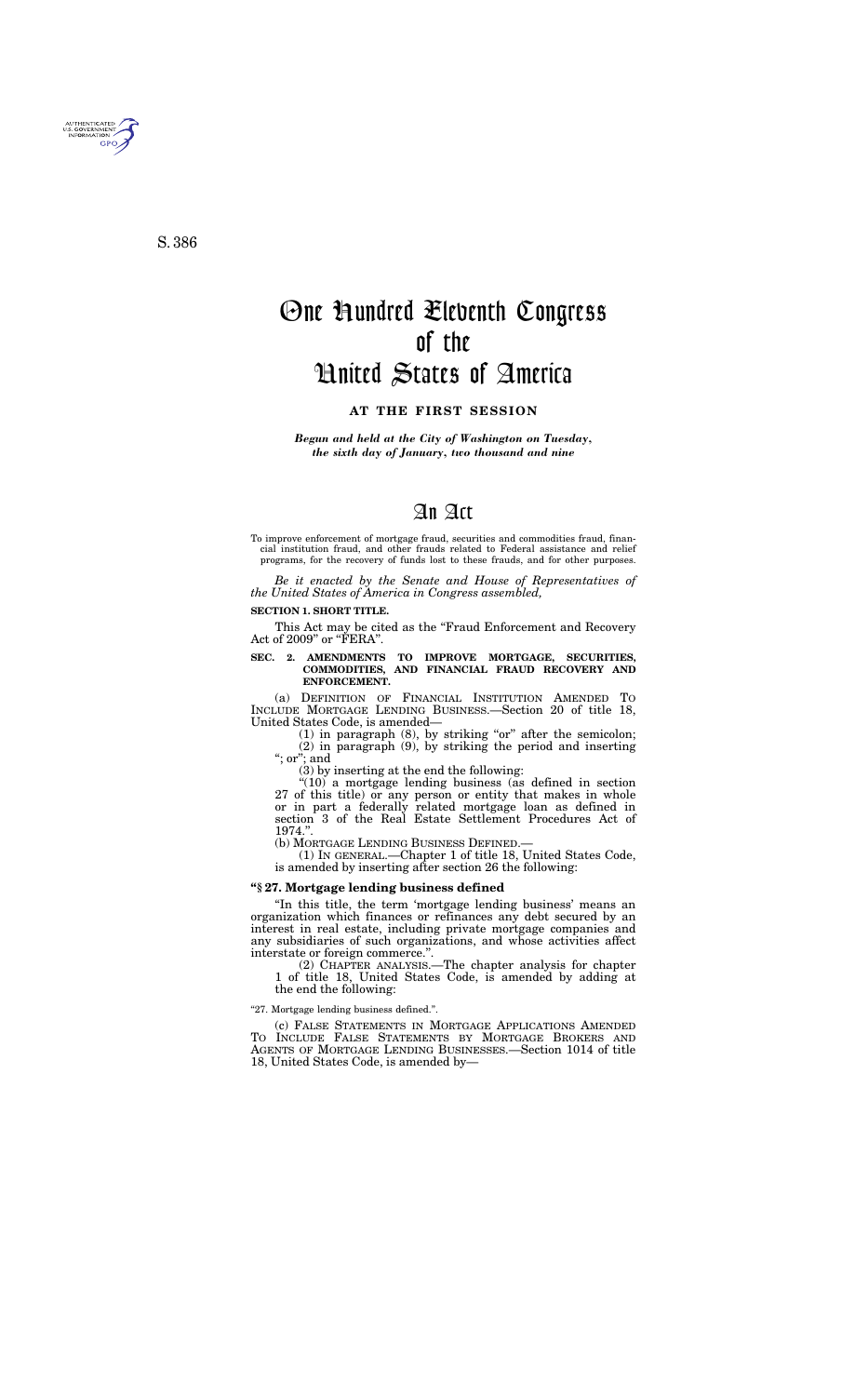(1) striking "or" after "the International Banking Act of 1978),''; and

 $(2)$  inserting after "section  $25(a)$  of the Federal Reserve Act" the following: ", or a mortgage lending business, or any person or entity that makes in whole or in part a federally related mortgage loan as defined in section 3 of the Real Estate Settlement Procedures Act of 1974''.

(d) MAJOR FRAUD AGAINST THE GOVERNMENT AMENDED TO INCLUDE ECONOMIC RELIEF AND TROUBLED ASSET RELIEF PROGRAM FUNDS.—Section 1031(a) of title 18, United States Code, is amended by—

(1) inserting after "or promises, in" the following: "any grant, contract, subcontract, subsidy, loan, guarantee, insurance, or other form of Federal assistance, including through the Troubled Asset Relief Program, an economic stimulus, recovery or rescue plan provided by the Government, or the Government's purchase of any troubled asset as defined in the Emergency Economic Stabilization Act of 2008, or in'';

(e) SECURITIES FRAUD AMENDED TO INCLUDE FRAUD INVOLVING OPTIONS AND FUTURES IN COMMODITIES.

> (B) in paragraph (1), by inserting "any commodity for future delivery, or any option on a commodity for future delivery, or" after "any person in connection with"; and (C) in paragraph (2), by inserting ''any commodity for future delivery, or any option on a commodity for future

(2) striking ''the contract, subcontract'' and inserting ''such grant, contract, subcontract, subsidy, loan, guarantee, insurance, or other form of Federal assistance''; and

(A) in paragraph (8), by striking the period and inserting "; and"; and

''(9) the term 'proceeds' means any property derived from or obtained or retained, directly or indirectly, through some form of unlawful activity, including the gross receipts of such activity."

(3) striking ''for such property or services''.

(1) IN GENERAL.—Section 1348 of title 18, United States Code, is amended—

(A) in the caption, by inserting ''**and commodities**'' after ''**Securities**'';

delivery, or'' after ''in connection with the purchase or sale of" (2) CHAPTER ANALYSIS.—The item for section 1348 in the

chapter analysis for chapter 63 of title 18, United States Code, is amended by inserting ''and commodities'' after ''Securities''. (f) MONEY LAUNDERING AMENDED TO DEFINE PROCEEDS OF

SPECIFIED UNLAWFUL ACTIVITY.

(1) MONEY LAUNDERING.—Section 1956(c) of title 18, United States Code, is amended—

(B) by inserting at the end the following:

(2) MONETARY TRANSACTIONS.—Section 1957(f) of title 18, United States Code, is amended by striking paragraph (3) and inserting the following:

" $(3)$  the terms 'specified unlawful activity' and 'proceeds' shall have the meaning given those terms in section 1956 of this title."

(g) SENSE OF THE CONGRESS AND REPORT CONCERNING REQUIRED APPROVAL FOR MERGER CASES.—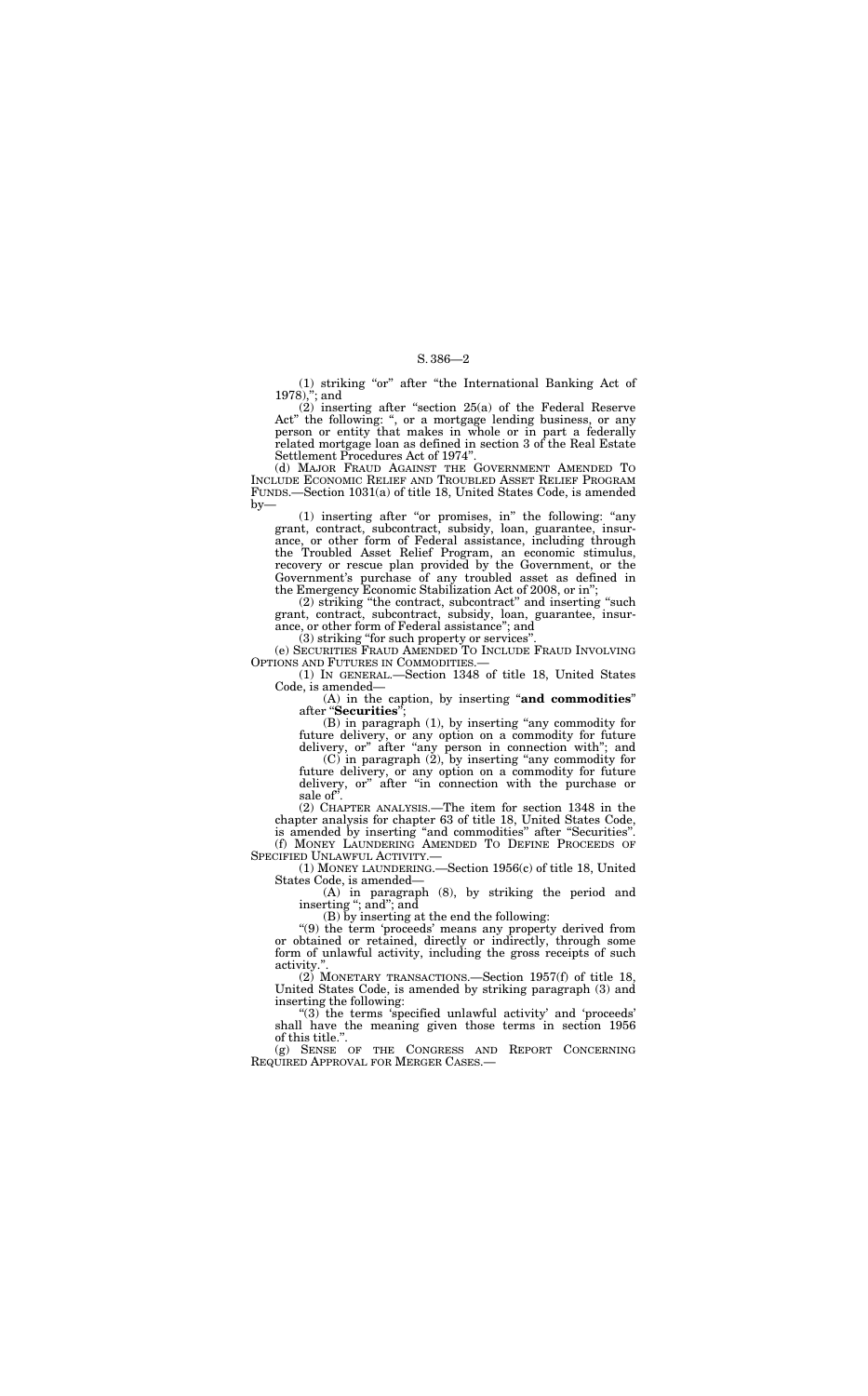(1) SENSE OF CONGRESS.—It is the sense of the Congress that no prosecution of an offense under section 1956 or 1957 of title 18, United States Code, should be undertaken in combination with the prosecution of any other offense, without prior approval of the Attorney General, the Deputy Attorney General, the Assistant Attorney General in charge of the Criminal Division, a Deputy Assistant Attorney General in the Criminal Division, or the relevant United States Attorney, if the conduct to be charged as ''specified unlawful activity'' in connection with the offense under section 1956 or 1957 is so closely connected with the conduct to be charged as the other offense that there is no clear delineation between the two offenses.

(2) REPORT.—One year after the date of the enactment of this Act, and at the end of each of the four succeeding one-year periods, the Attorney General shall report to the House and Senate Committees on the Judiciary on efforts undertaken by the Department of Justice to ensure that the review and approval described in paragraph (1) takes place in all appropriate cases. The report shall include the following:

(A) The number of prosecutions described in paragraph (1) that were undertaken during the previous one-year period after prior approval by an official described in paragraph (1), classified by type of offense and by the approving official.

(B) The number of prosecutions described in paragraph (1) that were undertaken during the previous one-year period without such prior approval, classified by type of offense, and the reasons why such prior approval was not obtained.

(C) The number of times during the previous year in which an approval described in paragraph (1) was denied.

#### **SEC. 3. AUTHORIZATION OF ADDITIONAL FUNDING TO COMBAT MORT-GAGE FRAUD, SECURITIES AND COMMODITIES FRAUD, AND OTHER FRAUDS INVOLVING FEDERAL ECONOMIC ASSIST-ANCE.**

(a) AUTHORIZATION OF ADDITIONAL APPROPRIATIONS FOR THE DEPARTMENT OF JUSTICE.—

(1) IN GENERAL.—There is authorized to be appropriated to the Attorney General, \$165,000,000 for each of the fiscal years 2010 and 2011, for the purposes of investigations and prosecutions and civil and administrative proceedings involving Federal assistance programs and financial institutions, including financial institutions to which this Act and amendments made by this Act apply.

(2) ALLOCATIONS.—With respect to fiscal years 2010 and 2011, the amounts authorized to be appropriated under paragraph (1) shall be allocated as follows:

(A) Federal Bureau of Investigation: \$75,000,000 for fiscal year 2010 and \$65,000,000 for fiscal year 2011, an appropriate percentage of which amounts shall be used to investigate mortgage fraud.

(B) The offices of the United States Attorneys: \$50,000,000 for each fiscal year.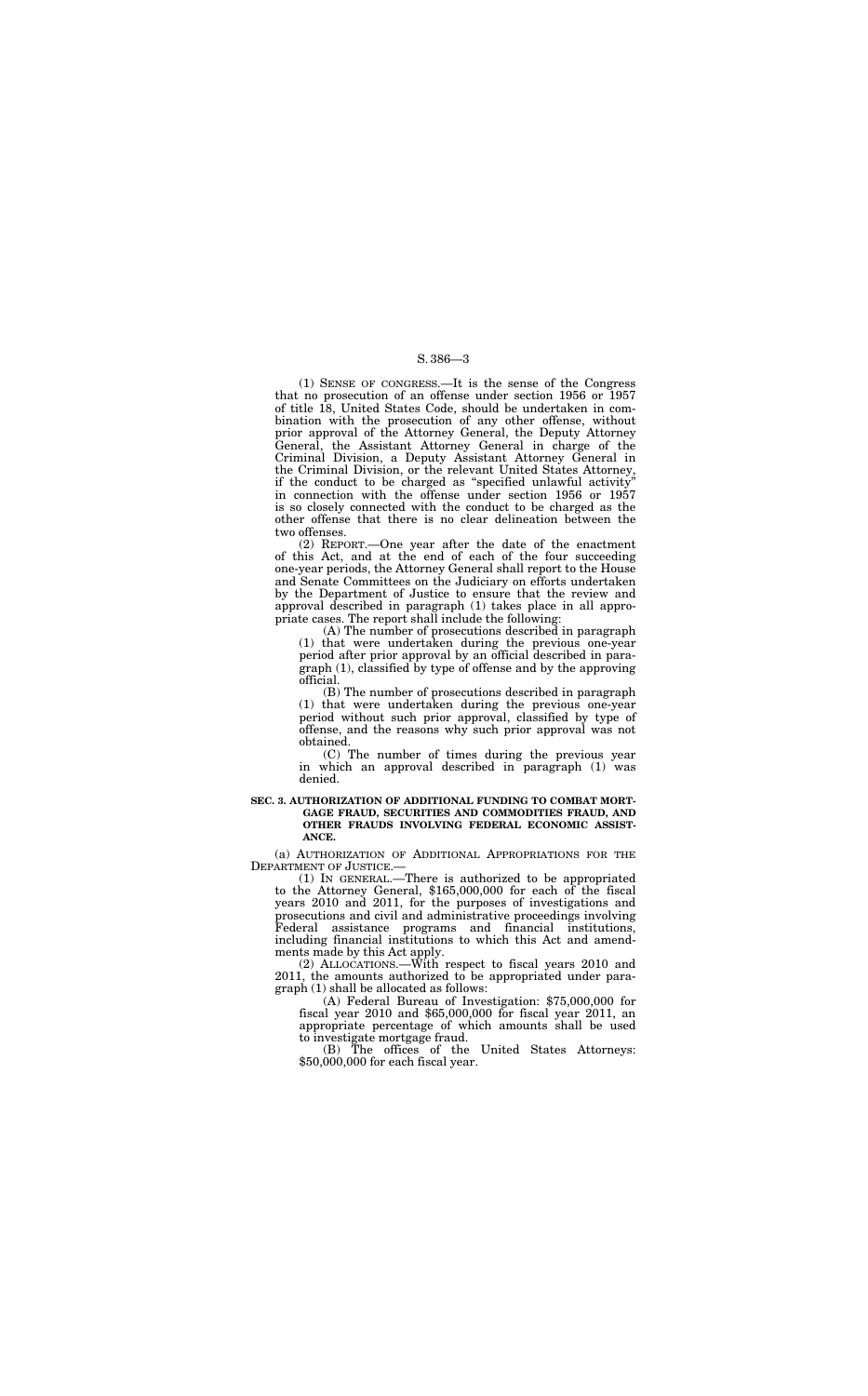(C) The criminal division of the Department of Justice: \$20,000,000 for each fiscal year.

(D) The civil division of the Department of Justice: \$15,000,000 for each fiscal year.

(E) The tax division of the Department of Justice: \$5,000,000 for each fiscal year.

(b) AUTHORIZATION OF ADDITIONAL APPROPRIATIONS FOR THE POSTAL INSPECTION SERVICE.—There is authorized to be appropriated to the Postal Inspection Service of the United States Postal Service, \$30,000,000 for each of the fiscal years 2010 and 2011 for investigations involving Federal assistance programs and financial institutions, including financial institutions to which this Act and amendments made by this Act apply.

(c) AUTHORIZATION OF ADDITIONAL APPROPRIATIONS FOR THE INSPECTOR GENERAL FOR THE DEPARTMENT OF HOUSING AND URBAN DEVELOPMENT.—There is authorized to be appropriated to the Inspector General of the Department of Housing and Urban Development, \$30,000,000 for each of the fiscal years 2010 and 2011 for investigations involving Federal assistance programs and financial institutions, including financial institutions to which this Act and amendments made by this Act apply.

(d) AUTHORIZATION OF ADDITIONAL APPROPRIATIONS FOR THE UNITED STATES SECRET SERVICE.—There is authorized to be appropriated to the United States Secret Service of the Department of Homeland Security, \$20,000,000 for each of the fiscal years 2010 and 2011 for investigations involving Federal assistance programs and financial institutions, including financial institutions to which this Act and amendments made by this Act apply.

(e) AUTHORIZATION OF ADDITIONAL APPROPRIATIONS FOR THE SECURITIES AND EXCHANGE COMMISSION.—

(1) IN GENERAL.—There is authorized to be appropriated to the Securities and Exchange Commission,  $$20,000,000$  for each of the fiscal years 2010 and 2011 for investigations and enforcement proceedings involving financial institutions, including financial institutions to which this Act and amendments made by this Act apply.

(2) INSPECTOR GENERAL.—There is authorized to be appropriated to the Securities and Exchange Commission,  $$1,000,000$ for each of the fiscal years 2010 and 2011 for the salaries and expenses of the Office of the Inspector General of the Securities and Exchange Commission.

(f) USE OF FUNDS.—

(1) IN GENERAL.—The funds appropriated pursuant to authorization under this section shall be limited to covering the costs of each listed agency or department for investigating possible criminal, civil, or administrative violations and for criminal, civil, or administrative proceedings involving financial crimes and crimes against Federal assistance programs, including mortgage fraud, securities and commodities fraud, financial institution fraud, and other frauds related to Federal assistance and relief programs.

(2) FUNDS FOR TRAINING AND RESEARCH.—Funds authorized to be appropriated under this section may be used and expended for programs for improving the detection, investigation, and prosecution of economic crime including financial fraud and mortgage fraud. Funds allocated under this section may be allocated to programs which assist State and local criminal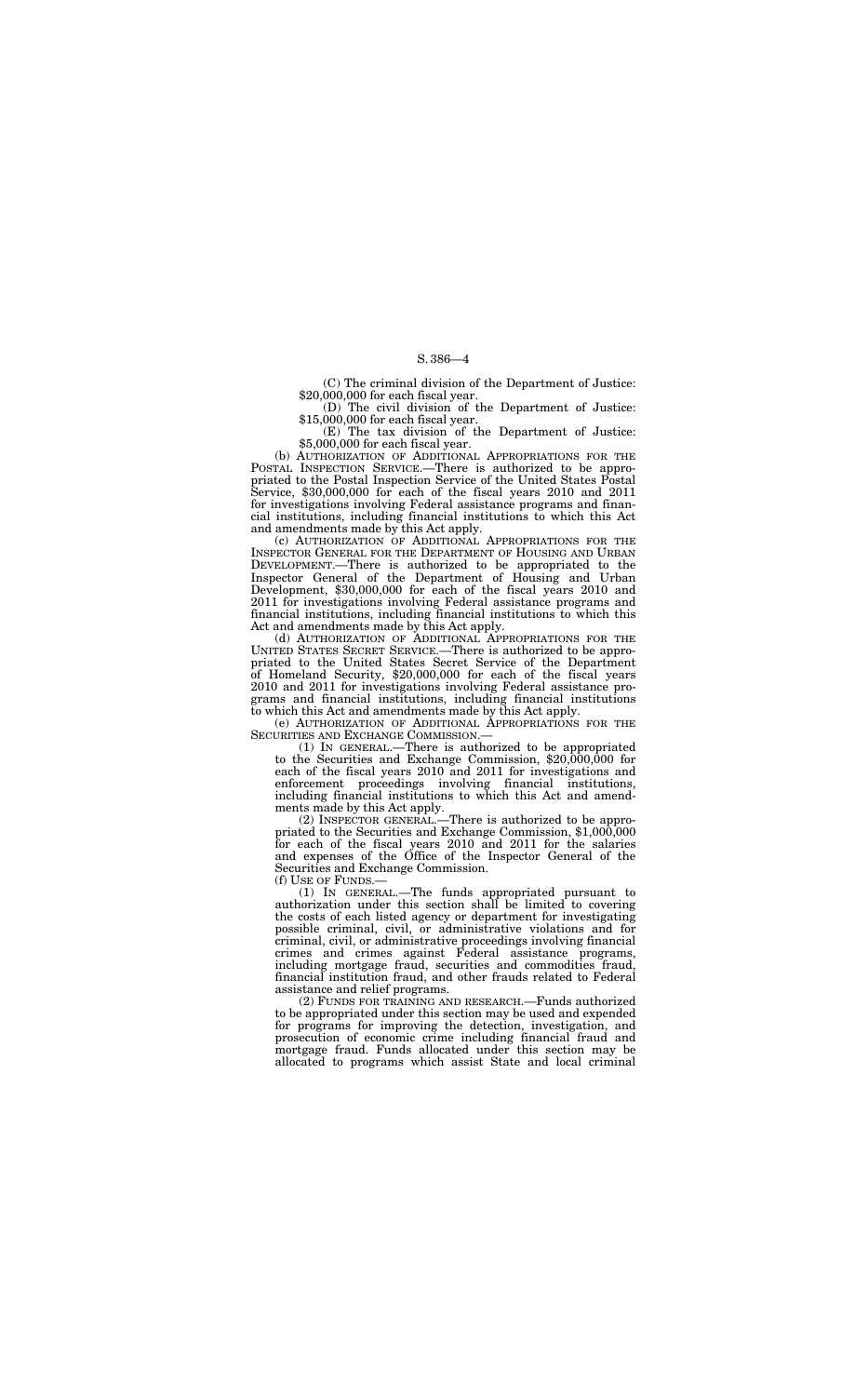justice agencies to develop, establish, and maintain intelligencefocused policing strategies and related information sharing; provide training and investigative support services to State and local criminal justice agencies to provide such agencies with skills and resources needed to investigate and prosecute such criminal activities and related criminal activities; provide research support, establish partnerships, and provide other resources to aid State and local criminal justice agencies to prevent, investigate, and prosecute such criminal activities and related problems; provide information and research to the general public to facilitate the prevention of such criminal activities; and any other programs specified by the Attorney General as furthering the purposes of this Act.

(g) ADDITIONAL NATURE OF AUTHORIZATIONS; AVAILABILITY.— The amounts authorized under this section are in addition to amounts otherwise authorized in other Acts and shall remain available until expended.

 $(2)$  the amounts recovered as a result of criminal or civil restitution, fines, penalties, and other monetary recoveries resulting from criminal, civil, or administrative proceedings and settlements undertaken with funds authorized by this Act.

(1) by striking subsection (a) and inserting the following: "(a) LIABILITY FOR CERTAIN ACTS.

"(1) IN GENERAL.—Subject to paragraph  $(2)$ , any person who—

''(C) conspires to commit a violation of subparagraph  $(A), (B), (D), (E), (F),$  or  $(G);$ 

(h) REPORT TO CONGRESS.—Following the final expenditure of all funds appropriated pursuant to authorization under this section, the Attorney General, in consultation with the United States Postal Inspection Service, the Inspector General for the Department of Housing and Urban Development, the Secretary of Homeland Security, and the Commissioner of the Securities and Exchange Commission, shall submit a report to Congress identifying—

(1) the amounts expended under each of subsections (a), (b), (c), (d), and (e) and a certification of compliance with the requirements listed in subsection (f); and

#### **SEC. 4. CLARIFICATIONS TO THE FALSE CLAIMS ACT TO REFLECT THE ORIGINAL INTENT OF THE LAW.**

(a) CLARIFICATION OF THE FALSE CLAIMS ACT.—Section 3729 of title 31, United States Code, is amended—

> ''(A) knowingly presents, or causes to be presented, a false or fraudulent claim for payment or approval;

> ''(B) knowingly makes, uses, or causes to be made or used, a false record or statement material to a false or fraudulent claim;

> ''(D) has possession, custody, or control of property or money used, or to be used, by the Government and knowingly delivers, or causes to be delivered, less than all of that money or property;

> ''(E) is authorized to make or deliver a document certifying receipt of property used, or to be used, by the Government and, intending to defraud the Government, makes or delivers the receipt without completely knowing that the information on the receipt is true;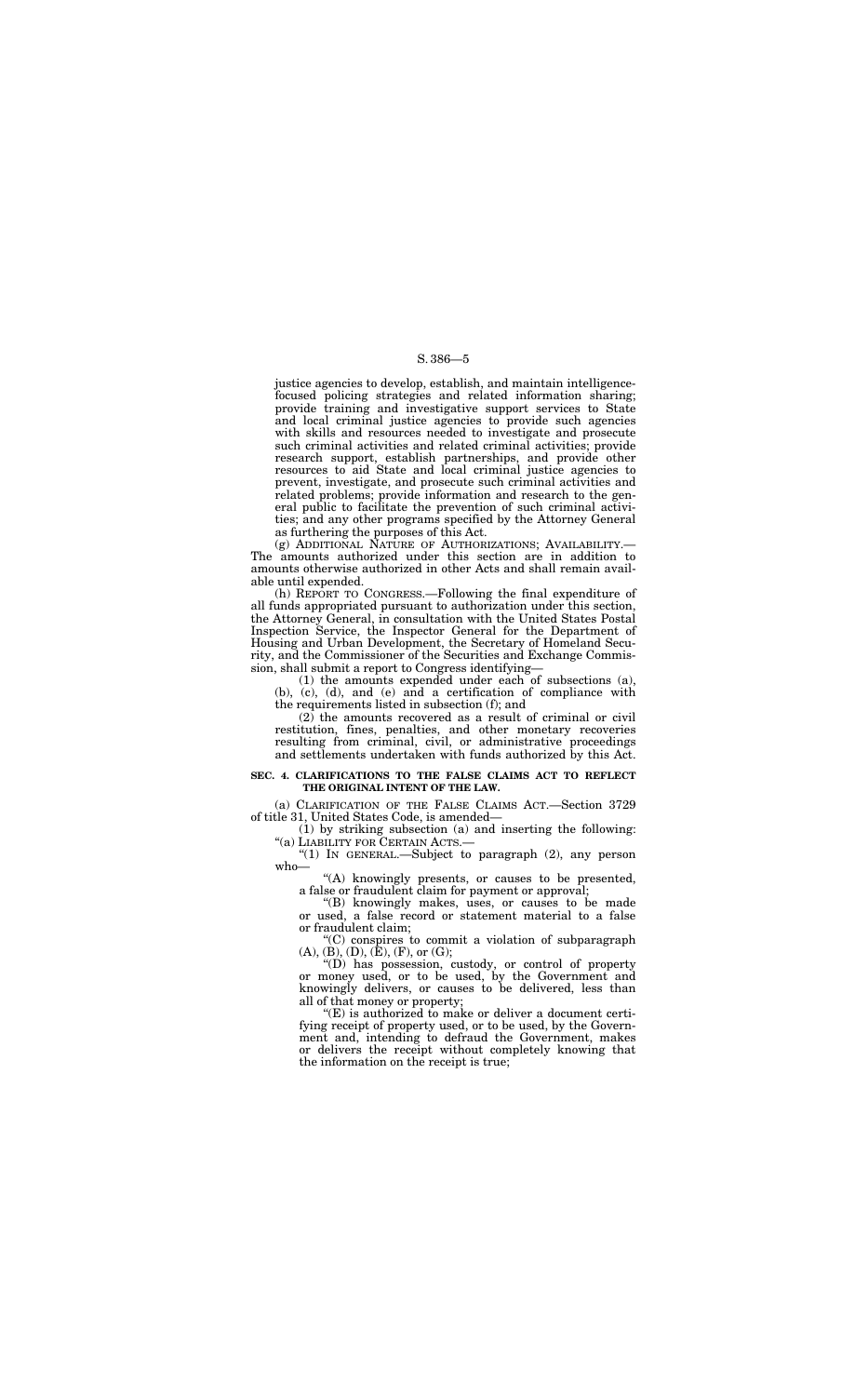''(F) knowingly buys, or receives as a pledge of an obligation or debt, public property from an officer or employee of the Government, or a member of the Armed Forces, who lawfully may not sell or pledge property; or

''(G) knowingly makes, uses, or causes to be made or used, a false record or statement material to an obligation to pay or transmit money or property to the Government, or knowingly conceals or knowingly and improperly avoids or decreases an obligation to pay or transmit money or property to the Government,

is liable to the United States Government for a civil penalty of not less than \$5,000 and not more than \$10,000, as adjusted by the Federal Civil Penalties Inflation Adjustment Act of 1990 (28 U.S.C. 2461 note; Public Law 104–410), plus 3 times the amount of damages which the Government sustains because of the act of that person.

" $(2)$  REDUCED DAMAGES.—If the court finds that-

" $(3)$  COSTS OF CIVIL ACTIONS.—A person violating this subsection shall also be liable to the United States Government for the costs of a civil action brought to recover any such penalty or damages.'';

''(A) the person committing the violation of this subsection furnished officials of the United States responsible for investigating false claims violations with all information known to such person about the violation within 30 days after the date on which the defendant first obtained the information;

"(ii) acts in deliberate ignorance of the truth or falsity of the information; or

''(B) such person fully cooperated with any Government investigation of such violation; and

"(A) means any request or demand, whether under a contract or otherwise, for money or property and whether or not the United States has title to the money or property, that—

''(C) at the time such person furnished the United States with the information about the violation, no criminal prosecution, civil action, or administrative action had commenced under this title with respect to such violation, and the person did not have actual knowledge of the existence of an investigation into such violation,

the court may assess not less than 2 times the amount of damages which the Government sustains because of the act of that person.

(2) by striking subsections (b) and (c) and inserting the following:

''(b) DEFINITIONS.—For purposes of this section—

"(1) the terms 'knowing' and 'knowingly'-

"(A) mean that a person, with respect to information-"(i) has actual knowledge of the information;

''(iii) acts in reckless disregard of the truth or falsity of the information; and

''(B) require no proof of specific intent to defraud;

" $(2)$  the term 'claim'-

''(i) is presented to an officer, employee, or agent of the United States; or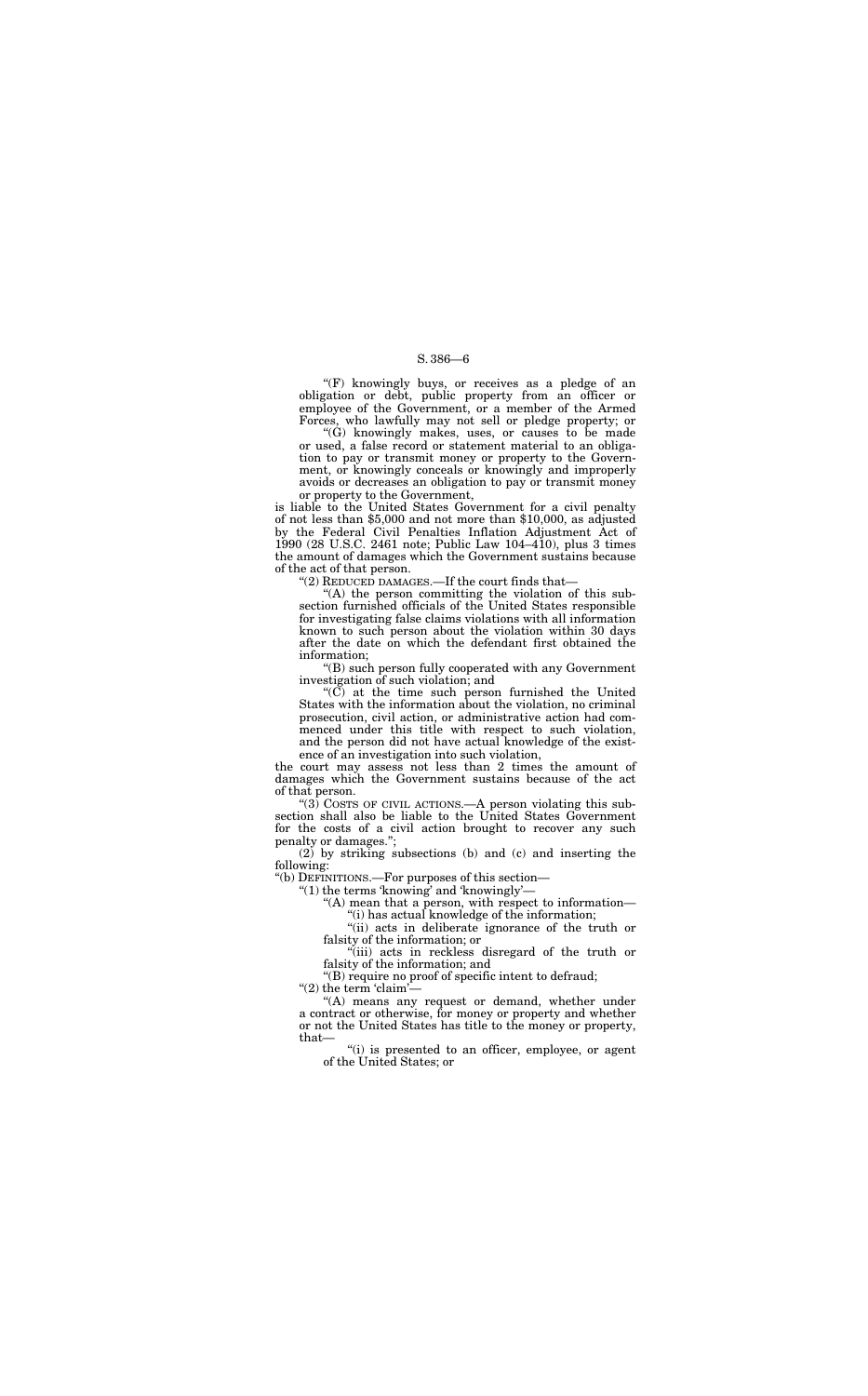"(ii) is made to a contractor, grantee, or other recipient, if the money or property is to be spent or used on the Government's behalf or to advance a Government program or interest, and if the United States Government—

''(I) provides or has provided any portion of the money or property requested or demanded; or

''(II) will reimburse such contractor, grantee, or other recipient for any portion of the money

or property which is requested or demanded; and ''(B) does not include requests or demands for money

"(4) the term 'material' means having a natural tendency to influence, or be capable of influencing, the payment or receipt of money or property.'';

or property that the Government has paid to an individual as compensation for Federal employment or as an income subsidy with no restrictions on that individual's use of the money or property;

(4) in subsection (c), as redesignated, by striking ''subparagraphs (A) through  $(C)$  of subsection (a)" and inserting "subsection  $(a)(2)$ ".

''(3) the term 'obligation' means an established duty, whether or not fixed, arising from an express or implied contractual, grantor-grantee, or licensor-licensee relationship, from a fee-based or similar relationship, from statute or regulation, or from the retention of any overpayment; and

(3) by redesignating subsections (d) and (e) as subsections (c) and (d), respectively; and

(b) INTERVENTION BY THE GOVERNMENT.—Section 3731(b) of title 31, United States Code, is amended—

(1) by redesignating subsection (c) as subsection (d);

(2) by redesignating subsection (d) as subsection (e); and (3) by inserting the new subsection (c):

"(c) If the Government elects to intervene and proceed with an action brought under 3730(b), the Government may file its own complaint or amend the complaint of a person who has brought an action under section 3730(b) to clarify or add detail to the claims in which the Government is intervening and to add any additional claims with respect to which the Government contends it is entitled to relief. For statute of limitations purposes, any such Government pleading shall relate back to the filing date of the complaint of the person who originally brought the action, to the extent that the claim of the Government arises out of the conduct, transactions, or occurrences set forth, or attempted to be set forth, in the prior complaint of that person.'

(c) CIVIL INVESTIGATIVE DEMANDS.—Section 3733 of title 31, United States Code, is amended—

 $(1)$  in subsection  $(a)$ 

(A) in paragraph (1)—

(i) in the matter preceding subparagraph (A)— (I) by inserting '', or a designee (for purposes of this section),'' after ''Whenever the Attorney General''; and

(II) by striking ''the Attorney General may, before commencing a civil proceeding under section 3730 or other false claims law,'' and inserting ''the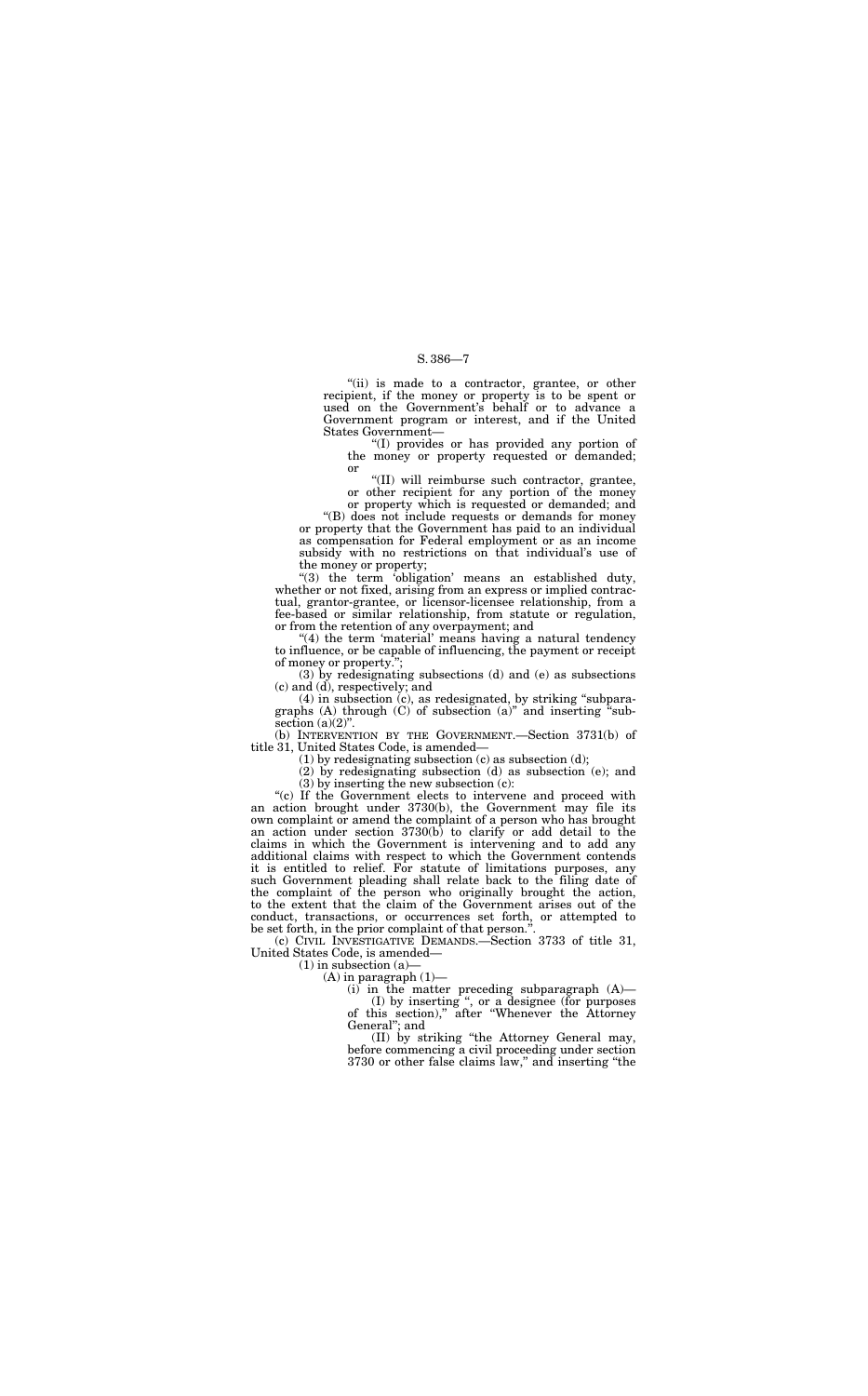Attorney General, or a designee, may, before commencing a civil proceeding under section 3730(a) or other false claims law, or making an election under section 3730(b),''; and

(ii) in the matter following subparagraph (D)— (I) by striking ''may not delegate'' and inserting ''may delegate''; and

 $(B)$  in paragraph  $(2)(G)$ , by striking the second sentence;

 $(2)$  in subsection  $(i)(2)$ —

(A) in subparagraph (B), by striking ", who is authorized for such use under regulations which the Attorney General shall issue''; and

(II) by adding at the end the following: ''Any information obtained by the Attorney General or a designee of the Attorney General under this section may be shared with any qui tam relator if the Attorney General or designee determine it is necessary as part of any false claims act investigation.''; and

 $(A)$  in paragraph  $(6)$ , by striking "and" after the semicolon;

(B) in paragraph (7), by striking the period and inserting "; and"; and

(B) in subparagraph (C), by striking ''Disclosure of information to any such other agency shall be allowed only upon application, made by the Attorney General to a United States district court, showing substantial need for the use of the information by such agency in furtherance of its statutory responsibilities.''; and

 $(3)$  in subsection  $(l)$ –

"(8) the term 'official use' means any use that is consistent with the law, and the regulations and policies of the Department of Justice, including use in connection with internal Department of Justice memoranda and reports; communications between the Department of Justice and a Federal, State, or local government agency, or a contractor of a Federal, State, or local government agency, undertaken in furtherance of a Department of Justice investigation or prosecution of a case; interviews of any qui tam relator or other witness; oral examinations; depositions; preparation for and response to civil discovery requests; introduction into the record of a case or proceeding; applications, motions, memoranda and briefs submitted to a court or other tribunal; and communications with Government investigators, auditors, consultants and experts, the counsel of other parties, arbitrators and mediators, concerning an investigation, case or proceeding.''.

(C) by adding at the end the following:

" $(1)$  In GENERAL.—Any employee, contractor, or agent shall be entitled to all relief necessary to make that employee, contractor, or agent whole, if that employee, contractor, or agent is discharged, demoted, suspended, threatened, harassed, or in any other manner discriminated against in the terms and conditions of employment because of lawful acts done by the

(d) RELIEF FROM RETALIATORY ACTIONS.—Section 3730(h) of title 31, United States Code, is amended to read as follows: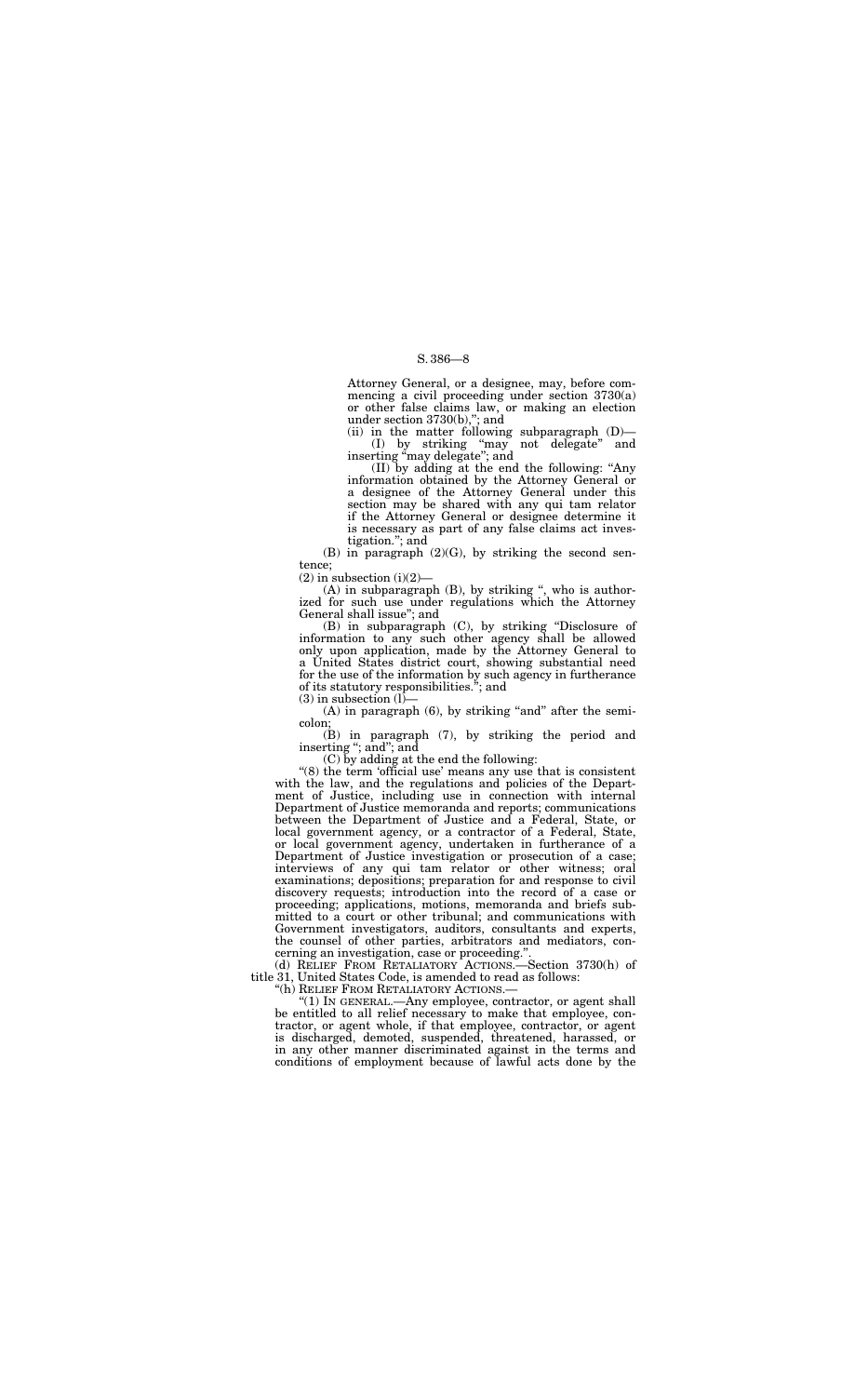employee, contractor, or agent on behalf of the employee, contractor, or agent or associated others in furtherance of other efforts to stop 1 or more violations of this subchapter.

''(c) SERVICE ON STATE OR LOCAL AUTHORITIES.—With respect to any State or local government that is named as a co-plaintiff with the United States in an action brought under subsection (b), a seal on the action ordered by the court under section 3730(b) shall not preclude the Government or the person bringing the action from serving the complaint, any other pleadings, or the written disclosure of substantially all material evidence and information possessed by the person bringing the action on the law enforcement authorities that are authorized under the law of that State or local government to investigate and prosecute such actions on behalf of such governments, except that such seal applies to the law enforcement authorities so served to the same extent as the seal applies to other parties in the action."

''(2) RELIEF.—Relief under paragraph (1) shall include reinstatement with the same seniority status that employee, contractor, or agent would have had but for the discrimination, 2 times the amount of back pay, interest on the back pay, and compensation for any special damages sustained as a result of the discrimination, including litigation costs and reasonable attorneys' fees. An action under this subsection may be brought in the appropriate district court of the United States for the relief provided in this subsection.''.

(e) FALSE CLAIMS JURISDICTION.—Section 3732 of title 31, United States Code, is amended by adding at the end the following new subsection:

(1) subparagraph  $(B)$  of section  $3729(a)(1)$  of title 31, United States Code, as added by subsection  $(a)(1)$ , shall take effect as if enacted on June 7, 2008, and apply to all claims under the False Claims Act (31 U.S.C. 3729 et seq.) that are pending on or after that date; and

(1) MEMBERS.—The Commission shall be composed of  $10$ members, of whom—

(f) EFFECTIVE DATE AND APPLICATION.—The amendments made by this section shall take effect on the date of enactment of this Act and shall apply to conduct on or after the date of enactment, except that—

(2) section 3731(b) of title 31, as amended by subsection (b); section 3733, of title 31, as amended by subsection (c); and section 3732 of title 31, as amended by subsection (e); shall apply to cases pending on the date of enactment.

#### **SEC. 5. FINANCIAL CRISIS INQUIRY COMMISSION.**

(a) ESTABLISHMENT OF COMMISSION.—There is established in the legislative branch the Financial Crisis Inquiry Commission (in this section referred to as the ''Commission'') to examine the causes, domestic and global, of the current financial and economic crisis in the United States.

(A) 3 members shall be appointed by the majority leader of the Senate, in consultation with relevant Committees;

(B) 3 members shall be appointed by the Speaker of the House of Representatives, in consultation with relevant Committees;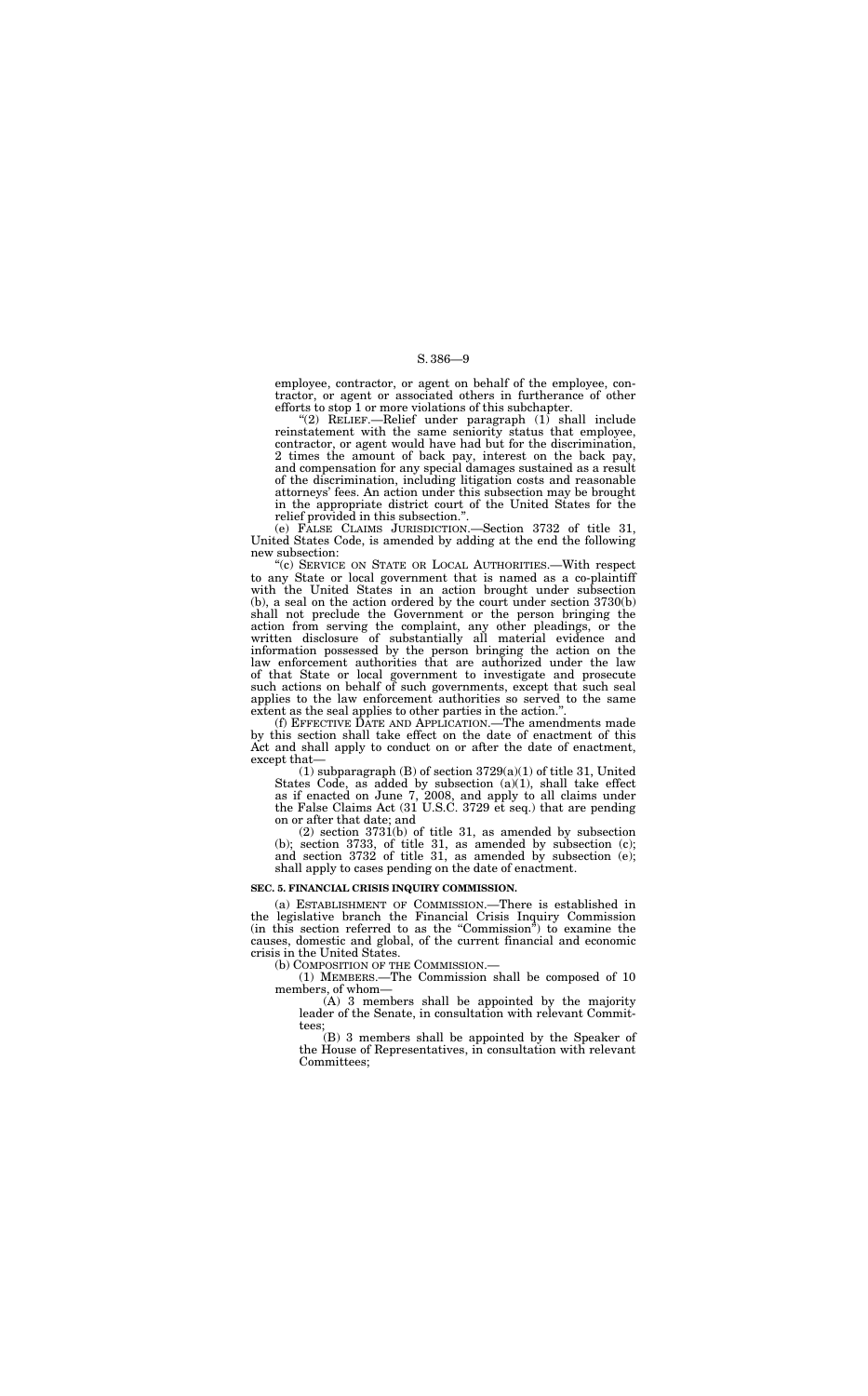(C) 2 members shall be appointed by the minority leader of the Senate, in consultation with relevant Committees; and

(D) 2 members shall be appointed by the minority leader of the House of Representatives, in consultation with relevant Committees.

(2) QUALIFICATIONS; LIMITATION.—

(A) IN GENERAL.—It is the sense of the Congress that individuals appointed to the Commission should be prominent United States citizens with national recognition and significant depth of experience in such fields as banking, regulation of markets, taxation, finance, economics, consumer protection, and housing.

(B) LIMITATION.—No person who is a member of Congress or an officer or employee of the Federal Government or any State or local government may serve as a member of the Commission.

(3) CHAIRPERSON; VICE CHAIRPERSON.—

(A) IN GENERAL.—Subject to the requirements of subparagraph (B), the Chairperson of the Commission shall be selected jointly by the Majority Leader of the Senate and the Speaker of the House of Representatives, and the Vice Chairperson shall be selected jointly by the Minority Leader of the Senate and the Minority Leader of the House of Representatives.

(B) POLITICAL PARTY AFFILIATION.—The Chairperson and Vice Chairperson of the Commission may not be from the same political party.

(4) MEETINGS, QUORUM; VACANCIES.—

(A) MEETINGS.—

(i) INITIAL MEETING.—The initial meeting of the Commission shall be as soon as possible after a quorum of members have been appointed.

(ii) SUBSEQUENT MEETINGS.—After the initial meeting of the Commission, the Commission shall meet upon the call of the Chairperson or a majority of its members.

(B) QUORUM.—6 members of the Commission shall constitute a quorum.

(C) VACANCIES.—Any vacancy on the Commission shall—

(i) not affect the powers of the Commission; and (ii) be filled in the same manner in which the

original appointment was made. (c) FUNCTIONS OF THE COMMISSION.—The functions of the Commission are—

(1) to examine the causes of the current financial and economic crisis in the United States, specifically the role of—

(A) fraud and abuse in the financial sector, including fraud and abuse towards consumers in the mortgage sector;

(B) Federal and State financial regulators, including the extent to which they enforced, or failed to enforce

statutory, regulatory, or supervisory requirements; (C) the global imbalance of savings, international cap-

ital flows, and fiscal imbalances of various governments; (D) monetary policy and the availability and terms of credit;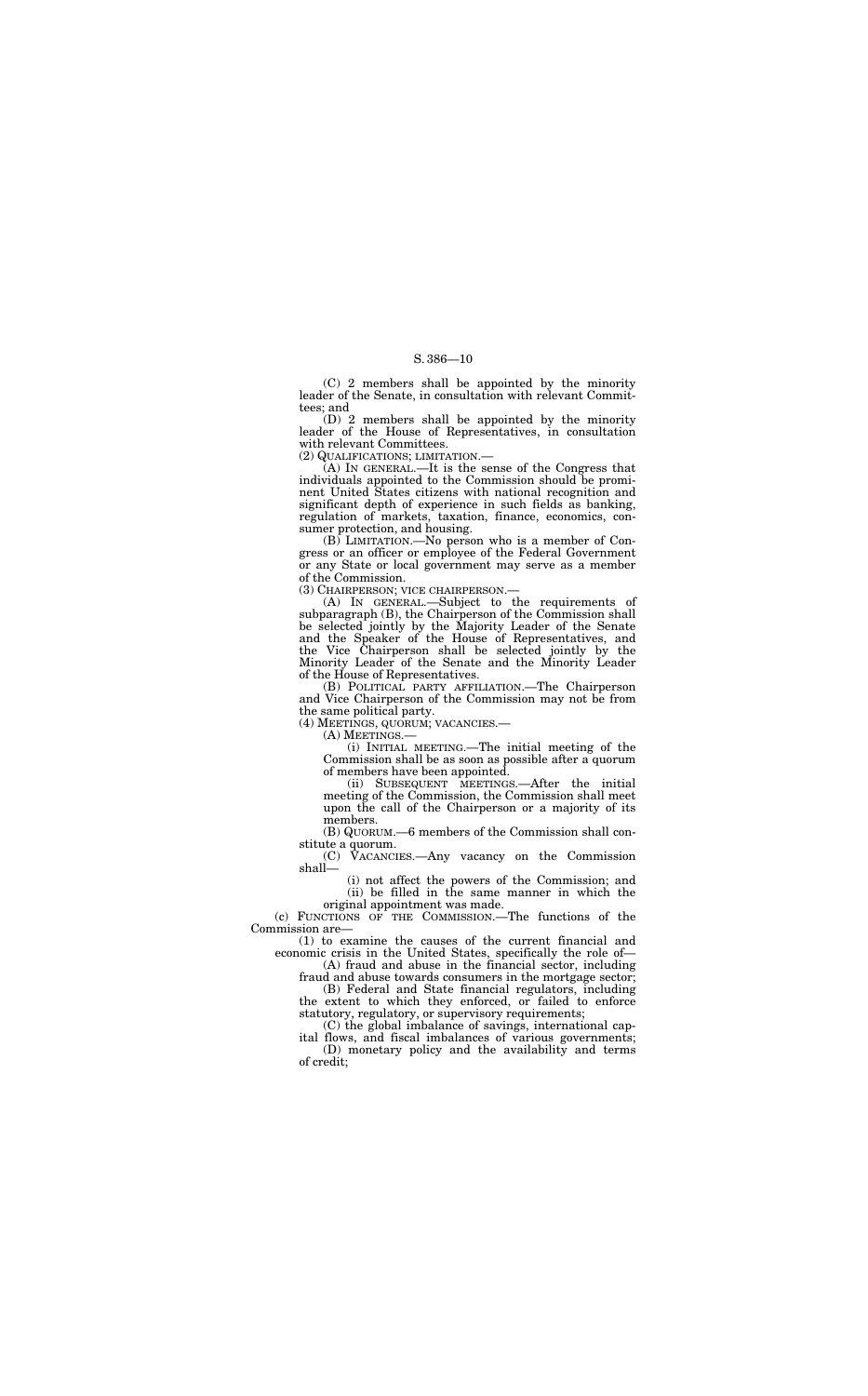(E) accounting practices, including, mark-to-market and fair value rules, and treatment of off-balance sheet vehicles;

(F) tax treatment of financial products and investments;

(G) capital requirements and regulations on leverage and liquidity, including the capital structures of regulated and non-regulated financial entities;

(H) credit rating agencies in the financial system, including, reliance on credit ratings by financial institutions and Federal financial regulators, the use of credit ratings in financial regulation, and the use of credit ratings in the securitization markets;

 $(K)$  the concept that certain institutions are "too-bigto-fail'' and its impact on market expectations;

(I) lending practices and securitization, including the originate-to-distribute model for extending credit and transferring risk;

(J) affiliations between insured depository institutions and securities, insurance, and other types of nonbanking companies;

(L) corporate governance, including the impact of company conversions from partnerships to corporations;

(M) compensation structures;

(N) changes in compensation for employees of financial companies, as compared to compensation for others with similar skill sets in the labor market;

(O) the legal and regulatory structure of the United States housing market;

(P) derivatives and unregulated financial products and practices, including credit default swaps;

(Q) short-selling;

(R) financial institution reliance on numerical models, including risk models and credit ratings;

(S) the legal and regulatory structure governing financial institutions, including the extent to which the structure creates the opportunity for financial institutions to engage in regulatory arbitrage;

(T) the legal and regulatory structure governing investor and mortgagor protection;

(U) financial institutions and government-sponsored enterprises; and

(V) the quality of due diligence undertaken by financial institutions;

(2) to examine the causes of the collapse of each major financial institution that failed (including institutions that were acquired to prevent their failure) or was likely to have failed if not for the receipt of exceptional Government assistance from the Secretary of the Treasury during the period beginning in August 2007 through April 2009;

(3) to submit a report under subsection (h);

(4) to refer to the Attorney General of the United States and any appropriate State attorney general any person that the Commission finds may have violated the laws of the United States in relation to such crisis; and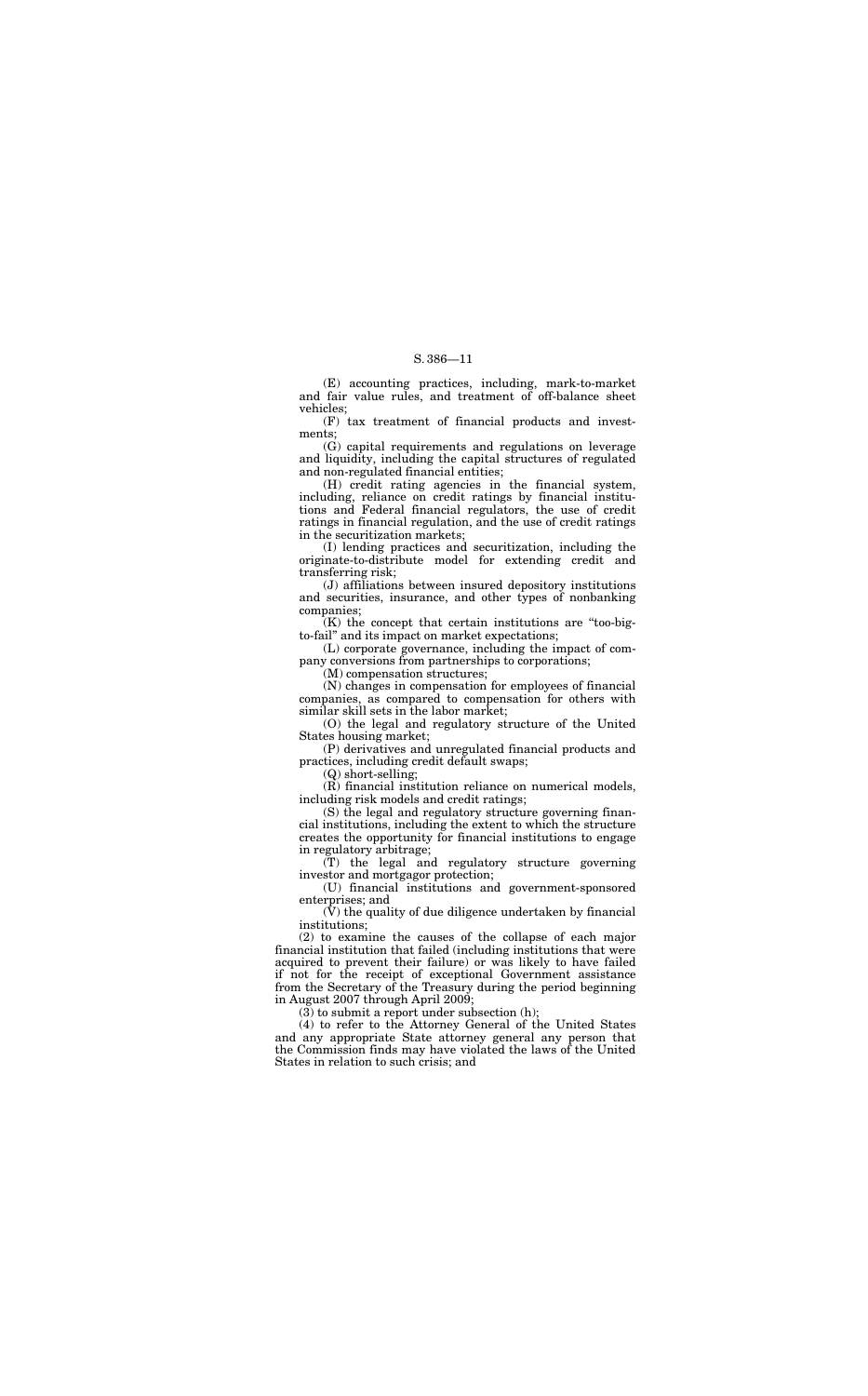(5) to build upon the work of other entities, and avoid unnecessary duplication, by reviewing the record of the Committee on Banking, Housing, and Urban Affairs of the Senate, the Committee on Financial Services of the House of Representatives, other congressional committees, the Government Accountability Office, other legislative panels, and any other department, agency, bureau, board, commission, office, independent establishment, or instrumentality of the United States (to the fullest extent permitted by law) with respect to the current financial and economic crisis.

(d) POWERS OF THE COMMISSION.—

(1) HEARINGS AND EVIDENCE.—The Commission may, for purposes of carrying out this section—

(A) hold hearings, sit and act at times and places, take testimony, receive evidence, and administer oaths; and

(B) require, by subpoena or otherwise, the attendance and testimony of witnesses and the production of books, records, correspondence, memoranda, papers, and documents.

(2) SUBPOENAS.—

(A) SERVICE.—Subpoenas issued under paragraph (1)(B) may be served by any person designated by the Commission.

(B) ENFORCEMENT.—

(3) CONTRACTING.—The Commission may enter into contracts to enable the Commission to discharge its duties under this section.<br>(4) INFORMATION FROM FEDERAL AGENCIES AND OTHER ENTI-

TIES.— (A) IN GENERAL.—The Commission may secure directly from any department, agency, bureau, board, commission,

(i) IN GENERAL.—In the case of contumacy or failure to obey a subpoena issued under paragraph (1)(B), the United States district court for the judicial district in which the subpoenaed person resides, is served, or may be found, or where the subpoena is returnable, may issue an order requiring such person to appear at any designated place to testify or to produce documentary or other evidence. Any failure to obey the order of the court may be punished by the court as a contempt of that court.

(ii) ADDITIONAL ENFORCEMENT.—Sections 102 through 104 of the Revised Statutes of the United States (2 U.S.C. 192 through 194) shall apply in the case of any failure of any witness to comply with any subpoena or to testify when summoned under the authority of this section.

(iii) ISSUANCE.—A subpoena may be issued under this subsection only—

(I) by the agreement of the Chairperson and the Vice Chairperson; or

(II) by the affirmative vote of a majority of the Commission, including an affirmative vote of at least one member appointed under subparagraph (C) or (D) of subsection (b)(1), a majority being present.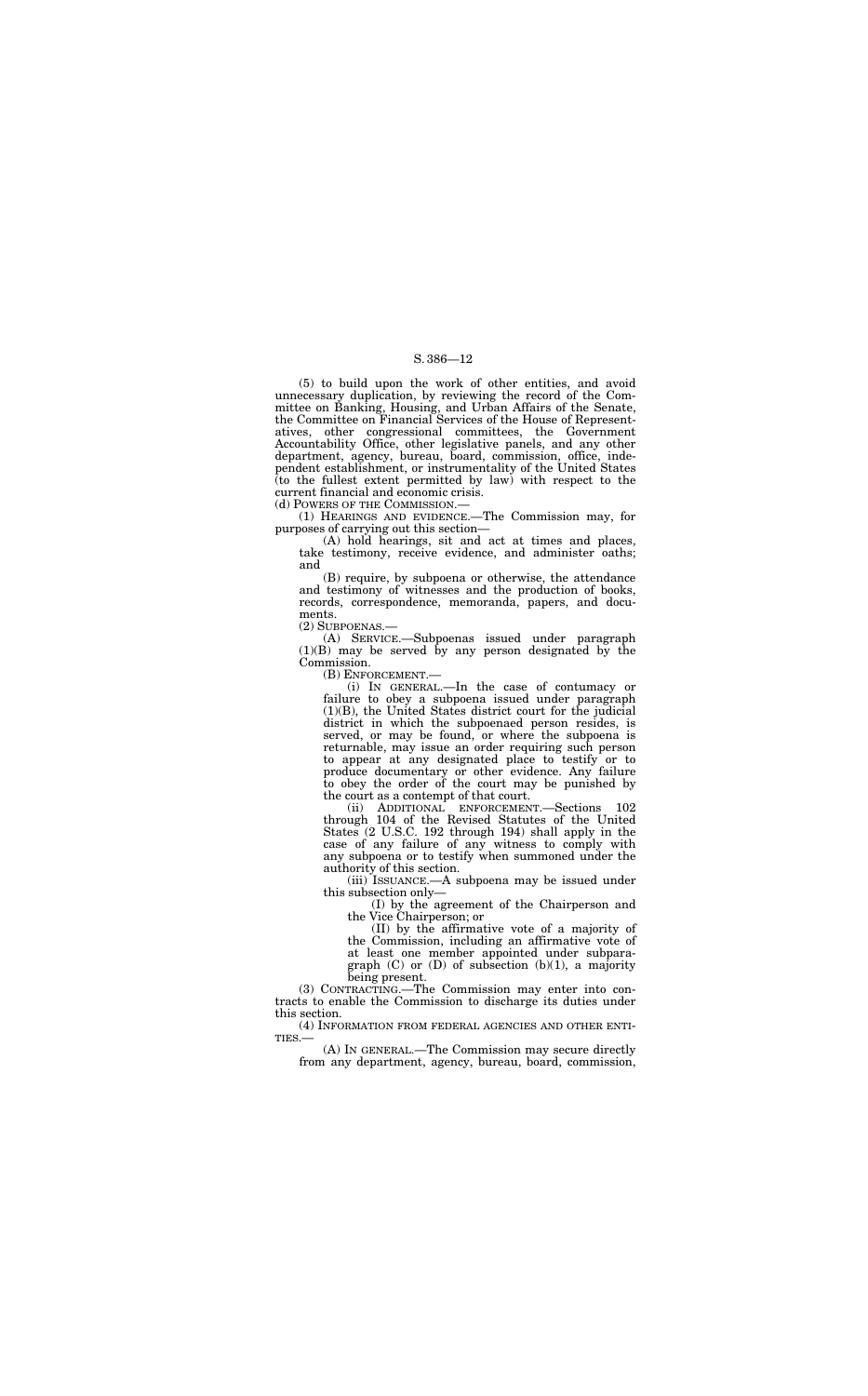office, independent establishment, or instrumentality of the United States any information related to any inquiry of the Commission conducted under this section, including information of a confidential nature (which the Commission shall maintain in a secure manner). Each such department, agency, bureau, board, commission, office, independent establishment, or instrumentality shall furnish such information directly to the Commission upon request.

(B) OTHER ENTITIES.—It is the sense of the Congress that the Commission should seek testimony or information from principals and other representatives of government agencies and private entities that were significant participants in the United States and global financial and housing markets during the time period examined by the Commission.

(5) ADMINISTRATIVE SUPPORT SERVICES.—Upon the request of the Commission—

(A) the Administrator of General Services shall provide to the Commission, on a reimbursable basis, the administrative support services necessary for the Commission to carry out its responsibilities under this Act; and

(B) other Federal departments and agencies may provide to the Commission any administrative support services as may be determined by the head of such department or agency to be advisable and authorized by law.

(6) DONATIONS OF GOODS AND SERVICES.—The Commission may accept, use, and dispose of gifts or donations of services or property.

(7) POSTAL SERVICES.—The Commission may use the United States mails in the same manner and under the same conditions as departments and agencies of the United States.

(8) POWERS OF SUBCOMMITTEES, MEMBERS, AND AGENTS.— Any subcommittee, member, or agent of the Commission may, if authorized by the Commission, take any action which the Commission is authorized to take by this section.

(e) STAFF OF THE COMMISSION.—

(1) DIRECTOR.—The Commission shall have a Director who shall be appointed by the Chairperson and the Vice Chairperson, acting jointly.

(2) STAFF.—The Chairperson and the Vice Chairperson may jointly appoint additional personnel, as may be necessary, to enable the Commission to carry out its functions.

(3) APPLICABILITY OF CERTAIN CIVIL SERVICE LAWS.—The Director and staff of the Commission may be appointed without regard to the provisions of title 5, United States Code, governing appointments in the competitive service, and may be paid without regard to the provisions of chapter 51 and subchapter III of chapter 53 of such title relating to classification and General Schedule pay rates, except that no rate of pay fixed under this paragraph may exceed the equivalent of that payable for a position at level V of the Executive Schedule under section 5316 of title 5, United States Code. Any individual appointed under paragraph (1) or (2) shall be treated as an employee for purposes of chapters 63, 81, 83, 84, 85, 87, 89, 89A, 89B, and 90 of that title.

(4) DETAILEES.—Any Federal Government employee may be detailed to the Commission without reimbursement from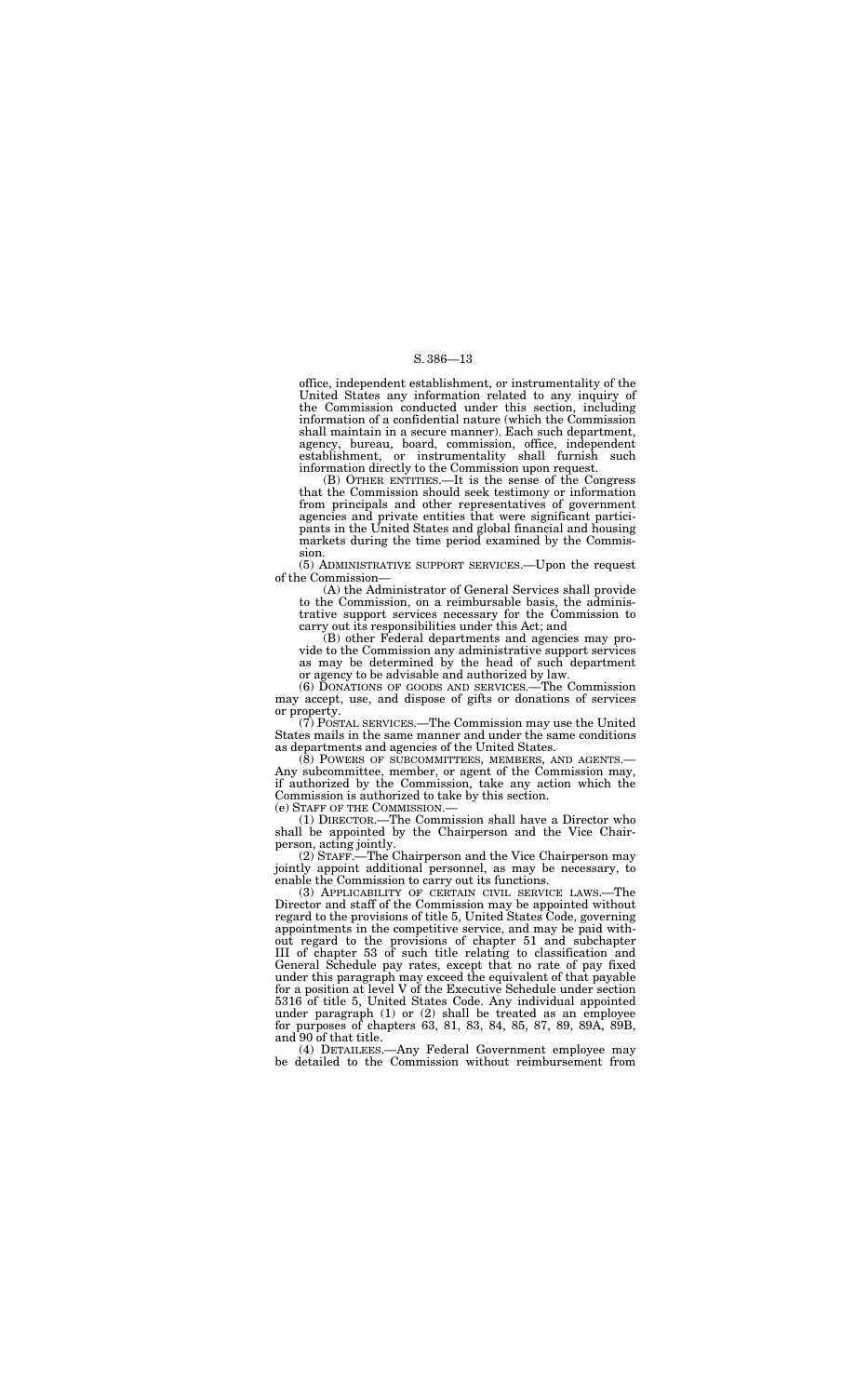the Commission, and such detailee shall retain the rights, status, and privileges of his or her regular employment without interruption.

(5) CONSULTANT SERVICES.—The Commission is authorized to procure the services of experts and consultants in accordance with section 3109 of title 5, United States Code, but at rates not to exceed the daily rate paid a person occupying a position at level IV of the Executive Schedule under section 5315 of title 5, United States Code.

(f) COMPENSATION AND TRAVEL EXPENSES.—

(1) COMPENSATION.—Each member of the Commission may be compensated at a rate not to exceed the daily equivalent of the annual rate of basic pay in effect for a position at level IV of the Executive Schedule under section 5315 of title 5, United States Code, for each day during which that member is engaged in the actual performance of the duties of the Commission.

(2) INSTITUTION-SPECIFIC REPORTS AUTHORIZED.—At the discretion of the chairperson of the Commission, the report under paragraph (1) may include reports or specific findings on any financial institution examined by the Commission under subsection  $(c)(2)$ .

(2) TRAVEL EXPENSES.—While away from their homes or regular places of business in the performance of services for the Commission, members of the Commission shall be allowed travel expenses, including per diem in lieu of subsistence, in the same manner as persons employed intermittently in the Government service are allowed expenses under section 5703(b) of title 5, United States Code.

(g) NONAPPLICABILITY OF FEDERAL ADVISORY COMMITTEE ACT.— The Federal Advisory Committee Act (5 U.S.C. App.) shall not apply to the Commission.

(h) REPORT OF THE COMMISSION; APPEARANCE BEFORE AND CONSULTATIONS WITH CONGRESS.—

(1) REPORT.—On December 15, 2010, the Commission shall submit to the President and to the Congress a report containing the findings and conclusions of the Commission on the causes of the current financial and economic crisis in the United States.

(3) APPEARANCE BEFORE THE CONGRESS.—The chairperson of the Commission shall, not later than 120 days after the date of submission of the final reports under paragraph (1), appear before the Committee on Banking, Housing, and Urban Affairs of the Senate and the Committee on Financial Services of the House of Representatives regarding such reports and the findings of the Commission.

(4) CONSULTATIONS WITH THE CONGRESS.—The Commission shall consult with the Committee on Banking, Housing, and Urban Affairs of the Senate, the Committee on Financial Services of the House of Representatives, and other relevant committees of the Congress, for purposes of informing the Congress on the work of the Commission.

(i) TERMINATION OF COMMISSION.—

(1) IN GENERAL.—The Commission, and all the authorities of this section, shall terminate 60 days after the date on which the final report is submitted under subsection (h).

(2) ADMINISTRATIVE ACTIVITIES BEFORE TERMINATION.—The Commission may use the 60-day period referred to in paragraph